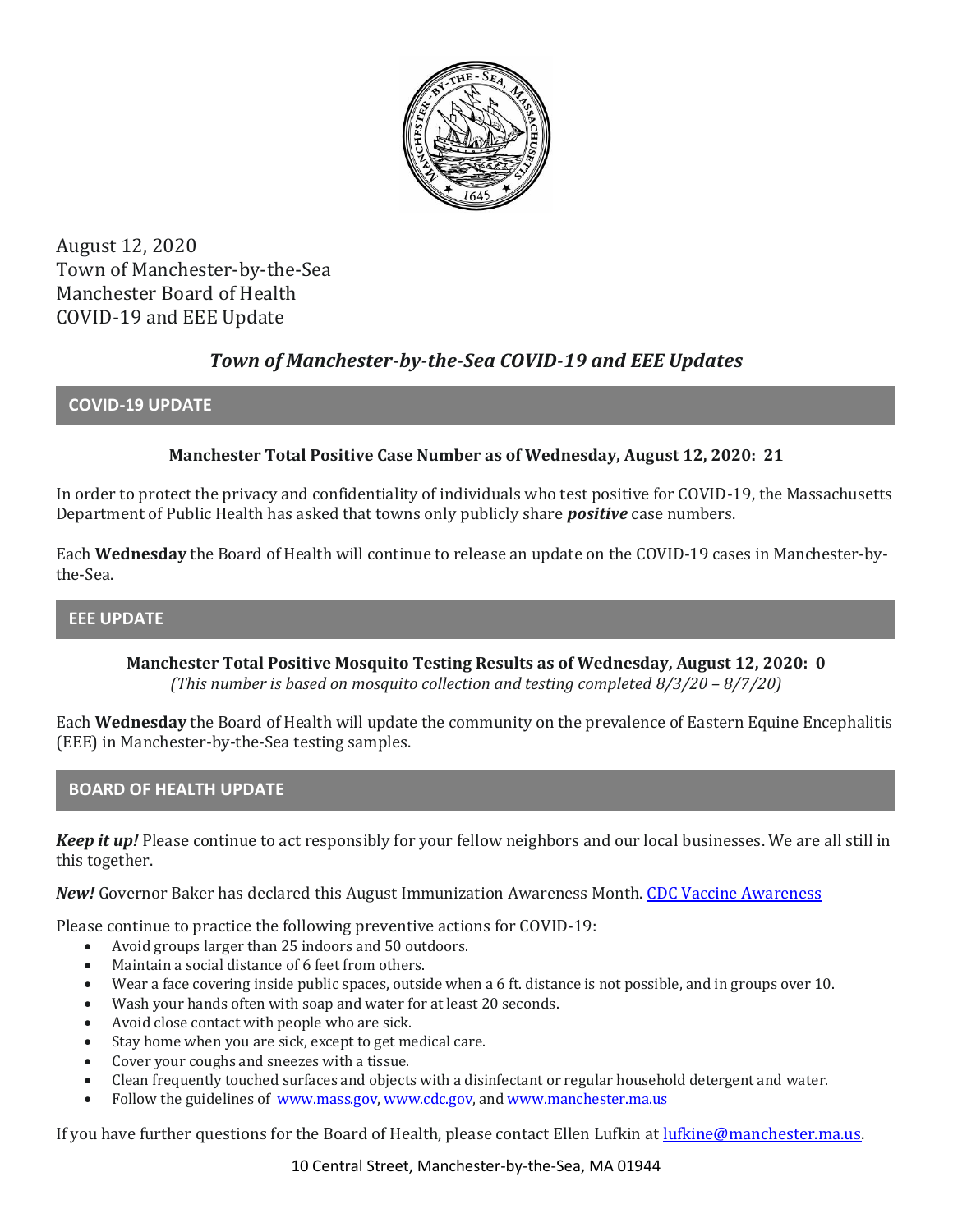

#### **MANCHESTER-BY-THE-SEA COMMUNITY UPDATES**

- *NEW!* Effective August 11, 2020, Governor Baker reduced the outdoor gathering limit to 50 people. The indoor gathering size limit remains at 25[. Mass.gov](https://www.mass.gov/news/baker-polito-administration-announces-new-initiatives-to-stop-spread-of-covid-19)
- *NEW!* A face covering is required in groups larger than 10.
- *NEW!* Restaurants may only serve alcohol on-site if accompanied by orders for food prepared on-site.
- *NEW!* Due to COVID-19 restrictions, Music in the Park has been canceled for the remainder of the season. Thank you to all attendees that participated and to the generous families and businesses who made this year's concerts possible.
- *NEW!* A Mandatory Outdoor Water Ban went into effect on August 5, 2020. Please help us preserve our water supply while the well on Lincoln Street is repaired. Violations are subject to a fine. Please read the complete statement here: [Manchester Outdoor Water Ban](http://manchester.ma.us/DocumentCenter/View/3307/MBTS-water-ban-August-2020)
- *NEW!* The Manchester Essex Regional School District School Committee voted to begin school on September 16, 2020 with remote learning.
- A Travel Order is in effect per order of the Governor. Please read requirements on traveling to and from Massachusetts. [MA Travel Order.](https://www.mass.gov/info-details/covid-19-travel-order)
- Travel Order Complaints: Mass DPH announces complaints related to the Governor's Travel Order are to be directed t[o DPH.COVID.Complaints@mass.gov](mailto:DPH.COVID.Complaints@mass.gov)
- COVID-19 testing site[s COVID-19 Interactive](https://memamaps.maps.arcgis.com/apps/webappviewer/index.html?id=eba3f0395451430b9f631cb095febf13) Map of Testing Sites
- Business & Workplace Complaints: Governor Baker announced a new process for COVID-19 related business or workplace complaints. Residents or employees who wish to take steps to report a business or workplace that is non complaint with reopening standards and protocols may contact: Department of Labor Standards (DLS[\) safepublicworkplacemailbox@mass.gov,](mailto:safepublicworkplacemailbox@mass.gov) COVID-19 Hotline 211 or the Manchester Board of Health [BOH Complaint Form](http://manchester.ma.us/DocumentCenter/View/3282/Board-of-Health-Complaint-Form-2020)
- On Monday, July 6, 2020 the Governor moved MA to Phase 3 of reopening. To view the current state guidelines please visi[t www.mass.gov](http://www.mass.gov/)
- Visit the Business Guide on the Town website to find hours and services offered by our local retail and food businesses[. Manchester Business Guide](http://manchester.ma.us/728/Business)
- 2020 Mosquito Control Plan can be found [here.](http://manchester.ma.us/DocumentCenter/View/3214/2020-Process-To-Exclude-Property-From-Mosquito-Spraying) Opt-out instructions can be found here.
- MBTS Phase 3 of Reopening Parks and Beaches is currently in effect. Phase 3 allows **resident only**, daily beach access for sunbathing and swimming. Please read these guidelines prior to your park or beach visit a[t www.manchester.ma.us](http://manchester.ma.us/)